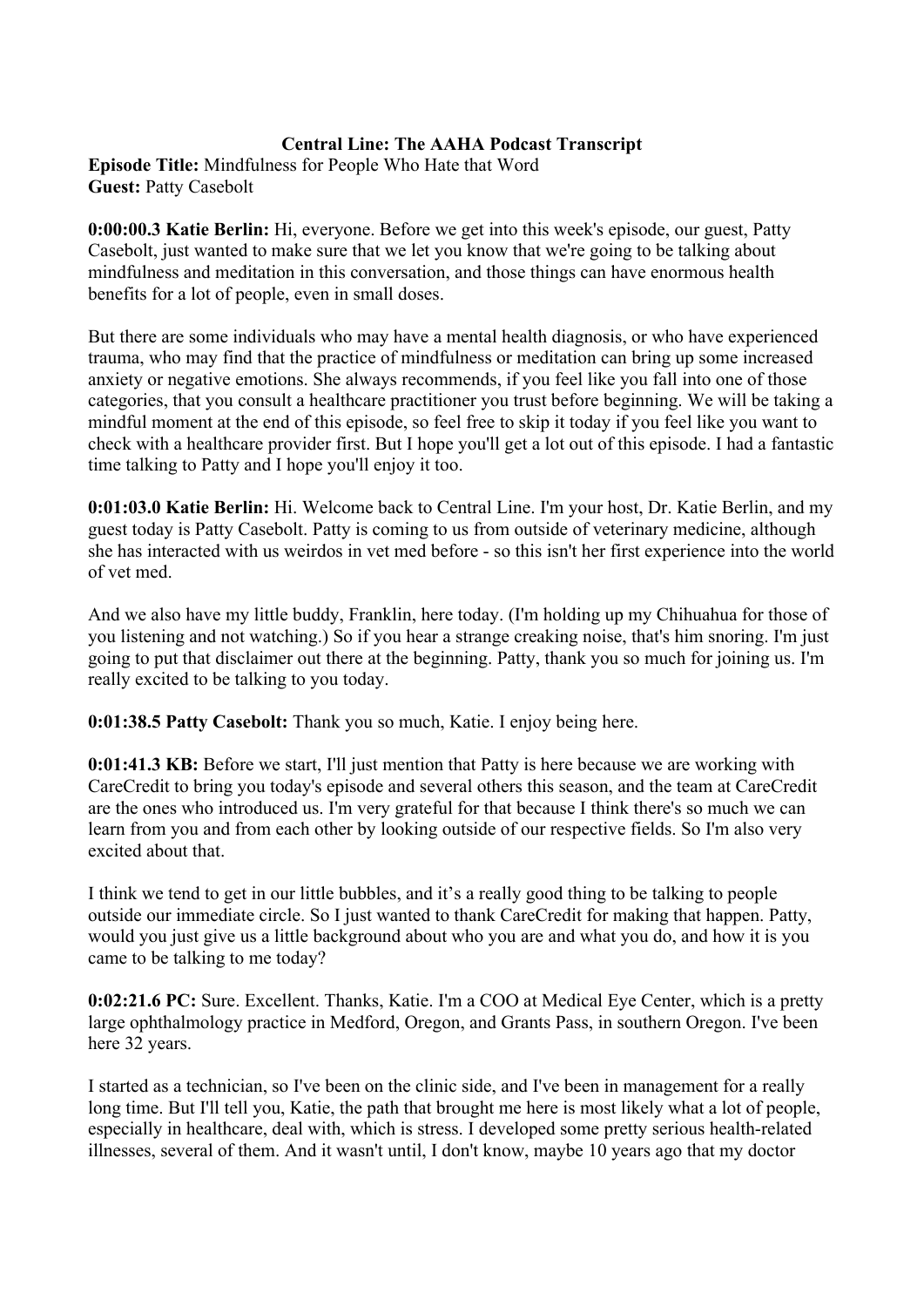recommended that I get into mindfulness and meditation as a way to help, because mainstream medicine wasn't helping. And it was a dramatic change. I am symptom-free. And I was so impressed that I continued my journey and became certified as a mindfulness meditation coach. And so, yeah, I'm here now and I am a huge believer and I'm excited to share this information with everyone today.

**0:03:29.7 KB:** I'm so glad that you said that. That rings true for me this year, for sure, after having had some very strange neurologic symptoms pop up seemingly out of nowhere. All the tests are coming back normal and they're telling me that it could be stress-related. I have to admit that mindfulness and meditation are... I'm very dedicated when it comes to exercise and to try to eat well and all that, but I have a hard time with things that require me to be still.

**0:04:01.2 PC:** I diagnosed myself as an A+++ personality type - *so* driven. And I work ridiculous hours, and my family calls me a workaholic. I need help. But I have discovered, I want to share with you today, how someone like me, maybe someone like you, can work in mindfulness.

So if you're thinking it's sitting on a cushion for 20 minutes or half an hour, that's not what we're talking about today. That's great if someone wants to do that, but really, this is more for the working person who wants to find more manageable ways to work in mindfulness throughout the day, those micro-moments and pause.

**0:04:41.2 KB:** I love that. So everybody listening, if you are like me and you hear the words mindfulness or meditation and you're like, "Mm, not for me. I like to run really hard or jump up and down when I need energy or push harder instead of taking a minute or more to be still," then I encourage you to stick around because I think this is very helpful for people like me - to hear ways that we can do this without feeling like we have to completely change who we are and how we go about life.

**0:05:12.3 PC:** Right. Yeah.

**0:05:14.8 KB:** So before we get started talking about that, I like to know a little bit about our guests on a personal level, and I'm trying to find new ways to do that as we progress through these episodes. I was at this restaurant a couple of weeks ago, this biscuit restaurant, and instead of taking your name, they ask you a question. There's a question of the day, and then they use your answer to call out your order when it's ready. And their question was, "What would the title of your autobiography be?"

I thought that was a great question because you can learn a lot about someone that way. So Patty, what would the title of your autobiography be?

**0:05:53.3 PC:** Gosh, that's a tough one. I think about this sometimes. I was actually asked this a few months ago, and I came up with two... Can I have two?

**0:06:02.6 KB:** Sure. A second edition.

**0:06:04.7 PC:** Second edition. That's right. It's something like the joy was in the journey, and...

**0:06:13.6 KB:** Love it.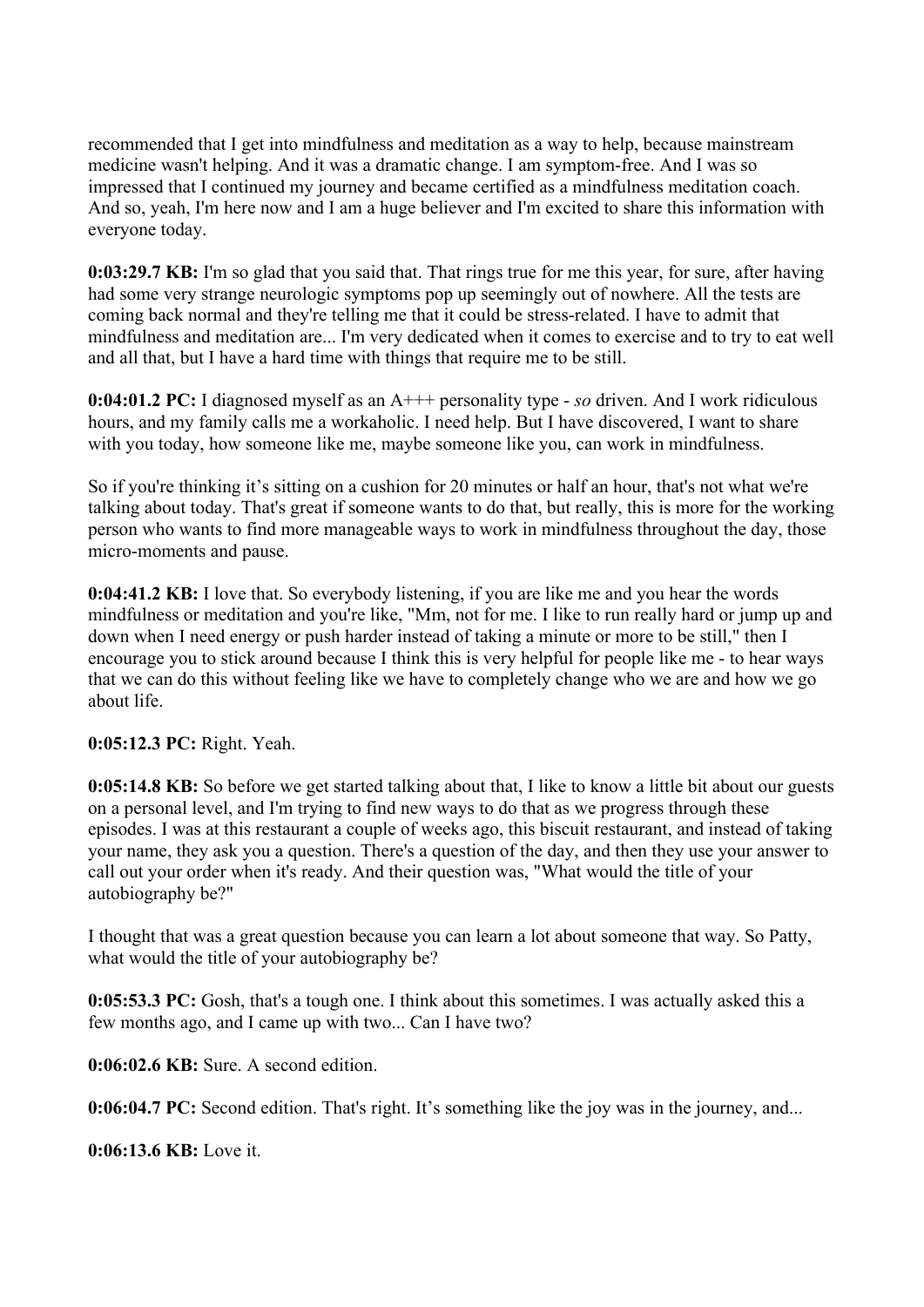**0:06:13.7 PC:** My aunt told me once that if you race through your life, you're just racing towards your gravestone. And to slow down and smell the roses. So for me, I've discovered that finding joy is actually in every moment of the journey.

**0:06:28.4 KB:** Love that.

**0:06:28.6 PC:** And then I think the second one I chose would be, "She followed her heart and discovered her gypsy soul." I always call myself a closet hippie, because on the outside I'm this very professional mainstream person. And yet inside, there's something that really appeals to me about living this free spirit life. Right?

**0:06:49.5 KB:** Those are lovely, and I think a lot of people can probably relate. Especially the last couple of years when I think a lot of people have realized that they didn't have to stay put. And I love also that you've been working at the same company for 32 years, and you still see yourself as constantly changing and having that gypsy soul.

**0:07:14.3 PC:** Absolutely, yeah. Lifelong learning is important to stimulate a heart.

**0:07:18.6 KB:** Yep.

**0:07:19.2 PC:** Be passionate.

**0:07:21.0 KB:** Yep. Love it. Okay. Well, I do feel like I know something about you now. And those are beautiful. So let's get into it.

First of all, I think, like I said, it's really important that sometimes we'll see people in veterinary medicine sort of feeling antagonistic about people in human health care because they feel like people equate us and it's not the same. Or they feel like people don't treat us with the same respect that they treat human health care professionals. And I don't love that contentious nature of that conversation. I really think there's so much we could learn from each other.

And because human medicine and human health care have probably more resources dedicated to them in terms of research and things that affect our well-being as professionals, I think we should pay attention and think about the ways that we might be alike versus the ways that we're different. I do think that's really important and something that, at least, it seems like we're starting to have more conversations about. In your opinion, do you see similarities between what we're going through? What you know about what we're going through in veterinary medicine from a well-being perspective, and what's happening in human health care?

**0:08:33.7 PC:** Absolutely, Katie. I think for both industries, especially these last two years since the pandemic, the challenges of being short-staffed, the resources, very, very limited. Owners in the veterinary world just seem like their coping mechanisms are very diminished. Soo I think to be a provider and then to be dealing with the challenges of how to come across in an empathetic way while under all of this stress is very challenging.

And, well, Katie, I knew we were going to do this podcast today, and I saw an article last week that was from Kaiser Health News. And it was actually about the veterinarian world. The title was, "It's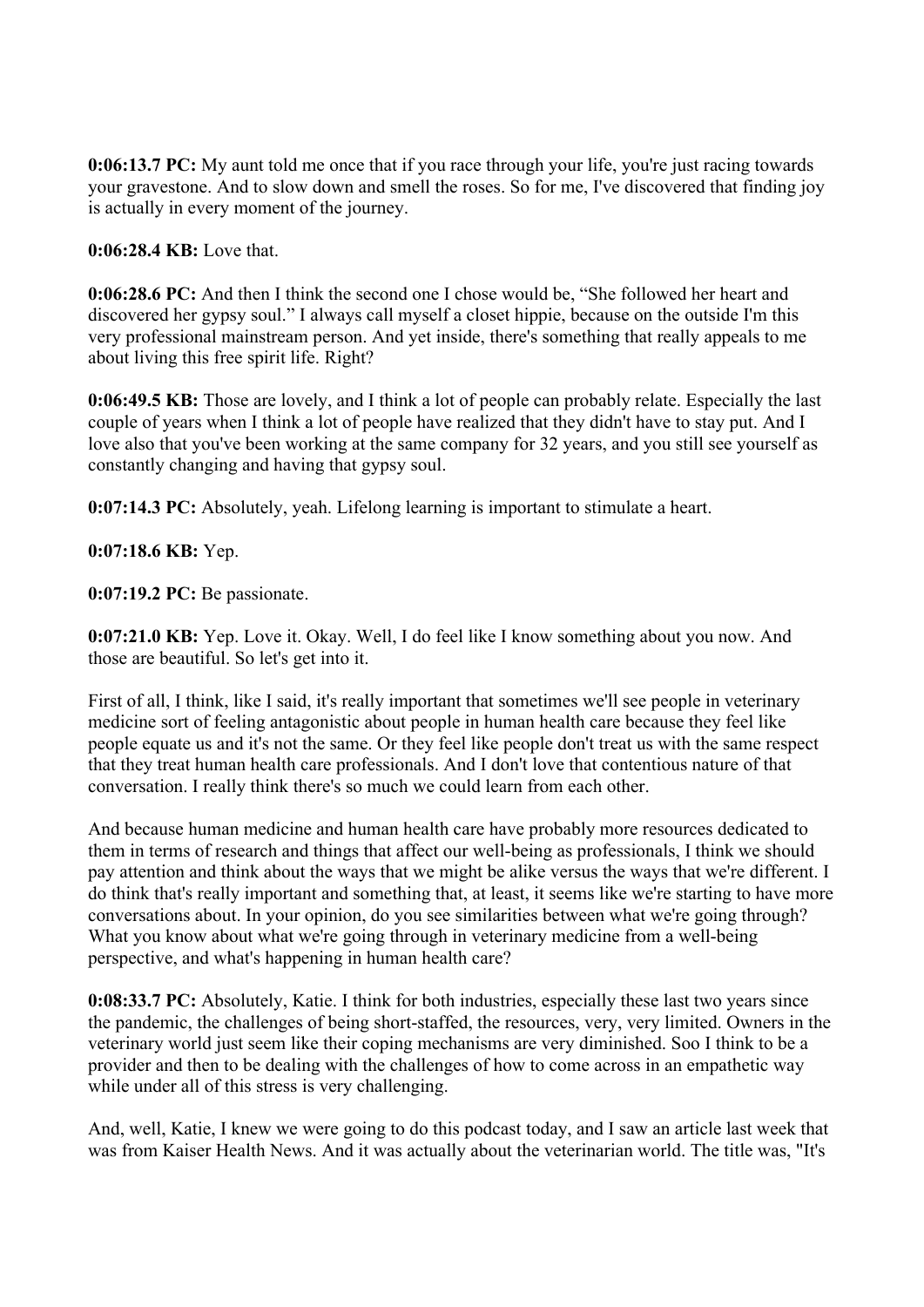not just physicians and nurses, veterinarians are burning out too."

And it talked about how during the pandemic, 23 million families adopted pets. And the fact that there were more people who were working at home, so they paid more attention to their pets. So they noticed maybe illnesses or symptoms that required them to bring their pets in to be seen. And this onslaught of new pet owners, or maybe new symptoms that haven't been treated before, created even more demand on veterinarians. And the other thing it talked about was the fact that some people just really can't afford the care, and so were choosing to euthanize their pets. So as a veterinarian, being faced with that dilemma of knowing that you can help this poor creature, and yet the human part is saying no - that onslaught of additional stress has really impacted the veterinarian industry.

**0:10:31.7 KB:** I think it's called moral distress, where you know you can do something to help and your hands are tied in some way from being able to do it. And in vet med that is a daily occurrence especially for people like emergency vet teams. I do think that contributes a lot. And I have wondered how that is different for human health practitioners who at least generally have more resources to help, but also though they're helping humans who can be notoriously difficult to help because they don't necessarily want to help themselves.

**0:11:11.7 PC:** Well. Exactly. I mean, humans have more choice. They have a voice and they can communicate in a way that we can understand. And so even if they do choose to not pursue medical treatment... I've certainly seen it in our office. We see about 250 patients a day, so a lot of people coming through the door. And not everybody chooses to move forward with their health in a positive way. I've heard it from my own providers of just how frustrating that is.

**0:11:48.2 KB:** Yeah, absolutely.

**0:11:48.3 PC:** I'm not a provider like you, but what can providers do, what can their staff do to deal with this increased stress that's an onslaught every single day? How can we minimize that in the best way that we can?

**0:12:12.9 KB:** Well, one of the ways that was recommended to you, and now you feel so strongly about that you want to pass it on to everyone that you can, is mindfulness and meditation. Again, not something I've historically stuck to. I've heard the same thing from a lot of people. And yet it seems like all the really, really successful people that I know or I've heard of, or who write books about success, all seem to have some kind of mindfulness practice. Do you have like a 30 to 60 second elevator pitch or something, when you can see people start to switch off when you talk about it, that you use to persuade them to stick around for a little bit longer and learn more?

**0:12:58.3 PC:** Yeah. Mental health is as important as the rest of our body, if not more important. So there's the health aspect, and then asking someone if they see themselves as a leader, because whether they're a leader at home, as a parent or they're a CEO or they're owner of a clinic, we're all leaders in our own right. And there has been so much research on mindfulness and meditation and how that can improve leadership skills.

In fact, I'm reading a book right now called *Becoming A Better Leader Through Mindfulness*. It's talking about finding that space to lead and that as a leader, if I have a presence that is grounded, I'm going to be a better leader than if I'm emotionally unregulated throughout the day.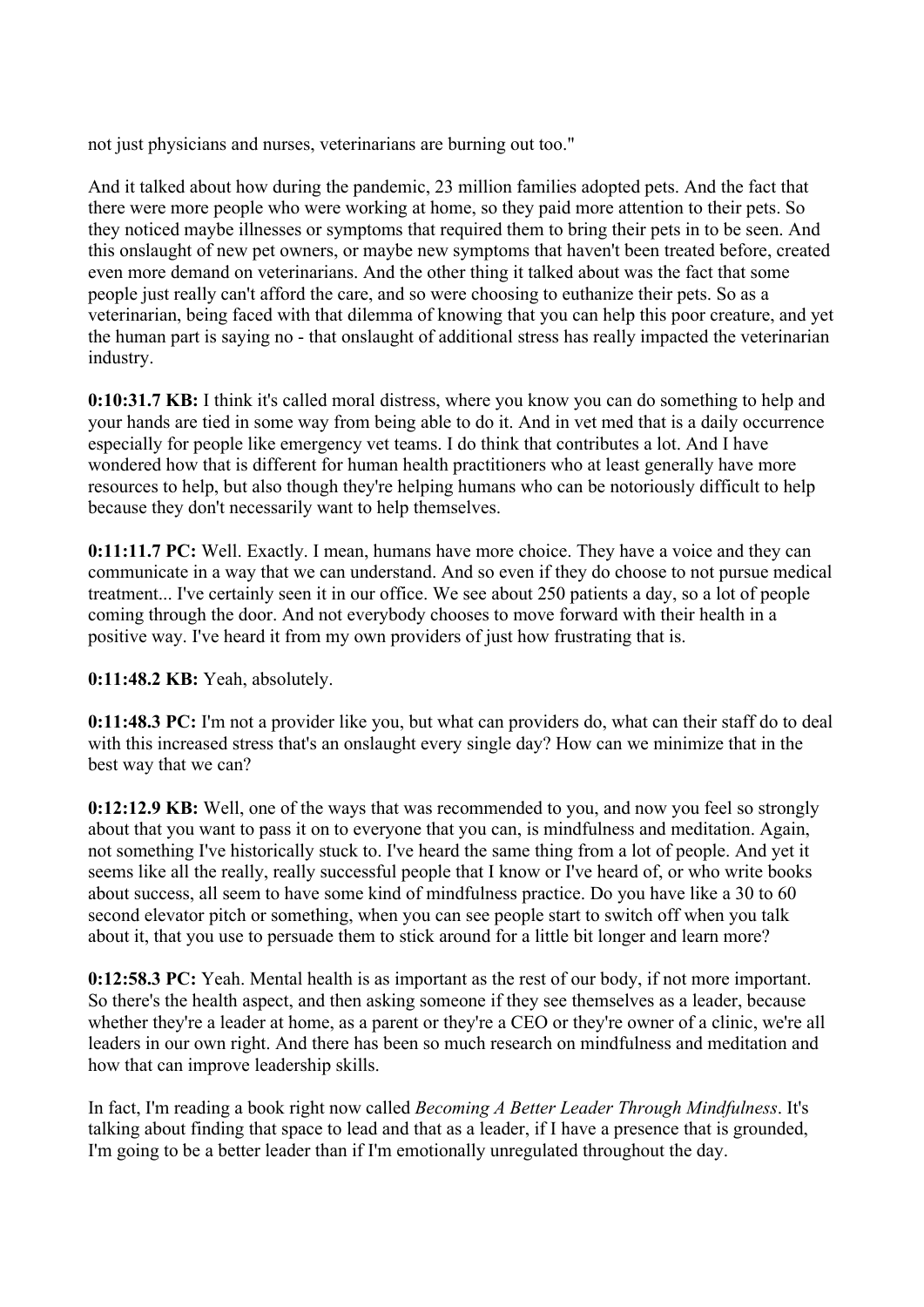**0:13:46.4 KB:** Well, that makes perfect sense, because I know my stress level gets up high and then I tend to be short tempered and that never makes for a good leader.

**0:13:56.5 PC:** Absolutely.

**0:13:57.6 KB:** Can you tell us about what the difference is between mindfulness and meditation? I know we often use them interchangeably.

**0:14:03.1 PC:** Absolutely. Yeah. There are many different definitions if you Google it. I like going back to the person who really coined the term mindfulness. Mindfulness is a state of being, if you just think about that, and meditation is a tool to achieve that. Jon Kabat-Zinn was really the person who's kind of like the father of mindfulness, and this is his definition. He says that mindfulness is the awareness that arises through paying attention on purpose in the present moment nonjudgmentally, so that means as you become aware of what's going on for you in this present moment, you're not judging yourself for that awareness – and the mind is an amazing time traveling machine.

If you think about that, I mean, how often we spend time in the past, really regretting things or ruminating on things that we did, wish that we had done differently, or we can time travel to the future and worry about all the things that could be possible. Like I'm a great catastrophizer.

### **0:15:17.6 KB:** Same.

**0:15:18.4 PC:** And that's just energy that goes away, when you really think about how much energy you spend at any given time that is not in this present moment. In fact, I was reading an article a few years ago from the *Harvard Business Review* that talked about studies they had done. And at any given moment, 49% of the time, we are not in this present moment - that's almost 50%.

So if you think about ways in which you could minimize that number, how much more effective we would all be if we were actually right here, rather than time traveling around, right? Meditation is just simply a tool. That's one tool - it's possible to be mindful without actually meditating. And I think that's the part that most people get confused. They think that they're one and the same and they're actually different.

Meditation is a tool or a practice that helps an individual use a technique that trains their brain, it trains their attention to become aware of this present moment and achieve a mentally clear and emotionally calm and stable state. It's really about wiring the two halves of the brain, the prefrontal cortex, which is the executive problem solving part of our brain, and the amygdala, the emotional part - fight, flight, freeze. When we are becoming defensive or scared or any kind of emotional response, most of us go right to that amygdala part, not problem solving. And the wonderful thing about mindfulness is they've shown in studies - we can talk about that here more in a little bit - how those two regions of the brain actually wire together, and therefore I'm able to be more emotionally regulated, and access that problem solving part of my brain, real time, in the moment when I need it most.

**0:17:12.6 KB:** I'm really glad you mentioned that. That makes so much sense - that mindfulness is that judgment free awareness, whereas meditation is actually like an intentional sort of exercise,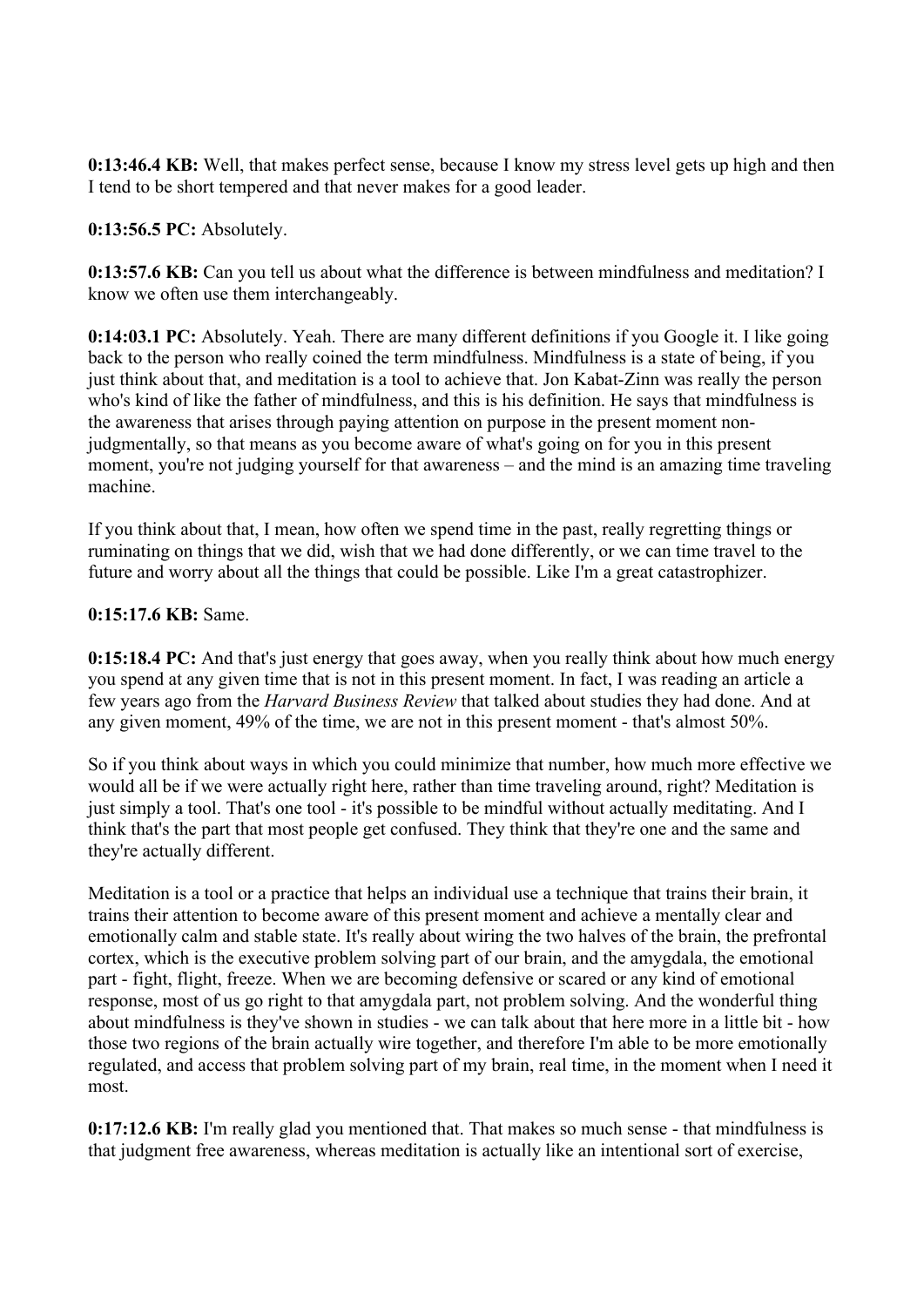brain exercise.

# **0:17:23.3 PC:** Right.

**0:17:26.5 KB:** And that that's useful for me, like the difference between movement and exercise.

**0:17:31.5 PC:** Well, and I also think, Katie, I think this is so true. Everyone I've ever experienced in the veterinary industry has an amazing amount of empathy. I know that's true in healthcare, people in healthcare as well. But I do think that for the industry as a whole, in the veterinary world, I think that's a value, a high value of being empathetic. And one of the reasons I think that mindfulness is so important to increase empathy is that the difference between sympathy and empathy is, sympathy is I can relate to what's going on for you, but empathy is I'm actually feeling it myself.

And the problem with empathy can be if I really allow myself to be in the same space as you emotionally, now we're both in the trench, right? So there's this kind of one off layer of compassion versus true empathy, where now I have access to my problem solving part of the brain and I'm not in the amygdala, and I'm feeling all the emotions with you. And that's where mindfulness really helps me bring up that resource of still being empathetic and feeling with you, and yet kind of being that resource for you that I can help problem solve despite what's going on for you emotionally.

**0:18:50.0 KB:** That's interesting too. We don't think very often about the difference between empathy and compassion, about being able to understand what someone's going through without putting yourself in that situation and feeling all those feelings, because that is so exhausting.

# **0:19:03.6 PC:** Absolutely.

**0:19:06.0 KB:** And kind of makes me wonder if we should call it empathy fatigue instead of compassion fatigue.

**0:19:09.3 PC:** It's true. It's true. There's another great book called *The Arts of Empathy* that I read. I work with a lot of patients who have really received devastating news about their eyesight, and what I was noticing for myself is absolute fatigue. At the end of the day, it just being... Almost feeling depressed, and what I noticed through doing so much mindfulness and meditation is I was able to tap into a resource that I hadn't been before, and although I was still feeling what was going on for them, I was able to... Like the oxygen mask, when they tell you in the plane to put it on yourself first before anyone else, it's one and the same thing. I'll be able to show up every day, at my best, and therefore, be helpful for other people.

**0:19:58.5 KB:** You had mentioned a few minutes ago about some studies that they have done to show the changes that actually happened from a regular meditation practice. Can you talk a little bit more about that? Because I know we have a very evidence-based audience.

**0:20:13.9 PC:** Absolutely.

**0:20:14.4 KB:** For the most part, we love data.

**0:20:15.9 PC:** No, and I get that, because I am the same, I'm a little bit of a skeptic. Even though,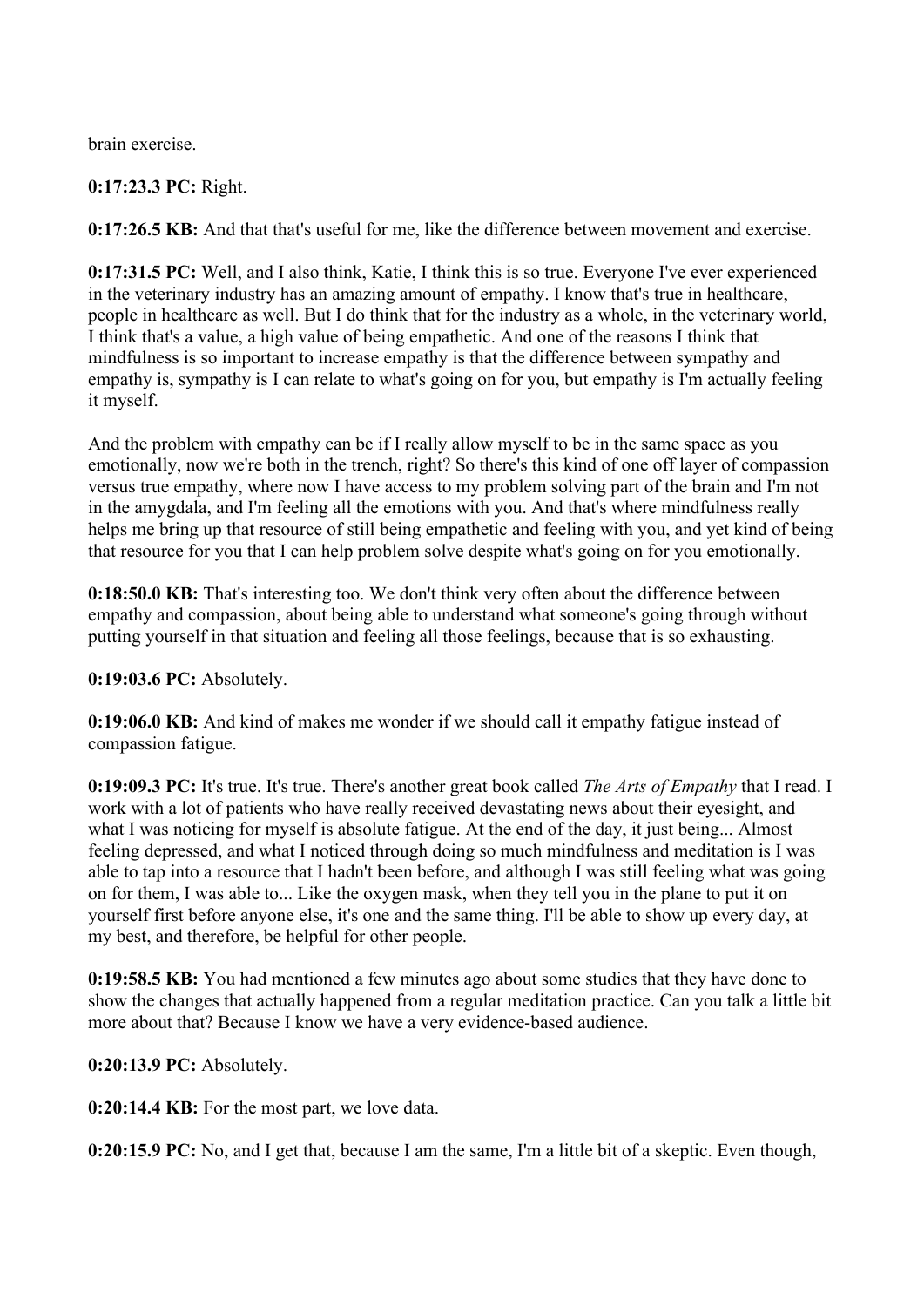like I say, I'm a closet hippie, I still am very much mainstream, I want to know the data. The first time I was introduced to this was at a mindfulness summit at UC Berkeley many years ago, and they talked about a study that had been done in 2008 at the University of New York, and it's where they took Tibetan monks and they were doing functional MRIs (fMRI) and looking at how their brains were firing under stressful situations. And what they discovered is that instead of that switching, like we were talking about, going from the prefrontal cortex back to the amygdala, they noticed that these monks were able to maintain activity in both sides of their brain, and they found that that was highly unusual. For most people that just doesn't happen.

And the studies were expanded - Harvard took part in this study, and the biggest study was done at University of Wisconsin, Madison. They did an eight-week study where they took long-term meditators and people who had never meditated, and they put them through a study for eight weeks, and what they noticed is at four weeks, they still hadn't seen a big difference between the nonmediators, but at eight weeks, the brains of the people who had not ever meditated were working the same as those who had meditated their whole lives, and they were astounded at the results. And they have done several other studies that have confirmed these results.

Now, it's kind of a good news/bad news situation. Because of the neuroplasticity of the brain, they were finding it was wiring itself together, those two regions through a minimum of eight weeks. However, for those who stop meditating, the wiring goes back. So just like exercise - which I admit that I'm not the best at an ongoing exercise routine - what I have found through my life now is that if I stop meditating, I will go back to this kind of unregulated emotional response versus even under a very stressful situation, if I've been meditating routinely, I'm often surprised at my internal response that I feel calm and collected and able to respond in a reasonable way rather than an unregulated way.

**0:23:03.9 KB:** That is fascinating, and for somebody like me who likes to find goals, I can think, "Okay, I could probably say, I'm going to try this for eight weeks." I could probably do that because it has a beginning and an end, and then I can say, "Okay, if I don't feel any different at eight weeks, maybe I could give myself permission to change something or stop." But if there's a good chance that during that eight weeks, something will change and the wiring can start to shift, and that is not a very long time.

**0:23:36.4 PC:** Right. I don't know if your listeners have ever heard of Dr. Dan Siegel, the Clinical Professor of Psychiatry at UCLA's School of Medicine. He's written many books, especially on child psychology, but he has really put effort into proving this. It started off as a theory, and now it has been proven time and again in these studies, but he's fond of saying, "Where attention goes, neural firing flows and neural connection grows."

He likes to say that quote a lot, and it really struck me about that thinking about the neurons rewiring themselves together as a physical thing. It's not just a woo-woo thought that this is maybe more psychosomatic, it's truly happening. And I think for you, Katie, and others, journaling or making note as you go along on this journey for eight weeks and noticing for yourself if you really see a difference.

**0:24:41.7 KB:** That is true. We hear a lot about intention now, to set your intention for the day and how's it going to be, and I know that at least when I was in full-time practice, I would set my intention for the day to be, "Okay, I'm going to be Zen. I'm just going to take each thing as it comes,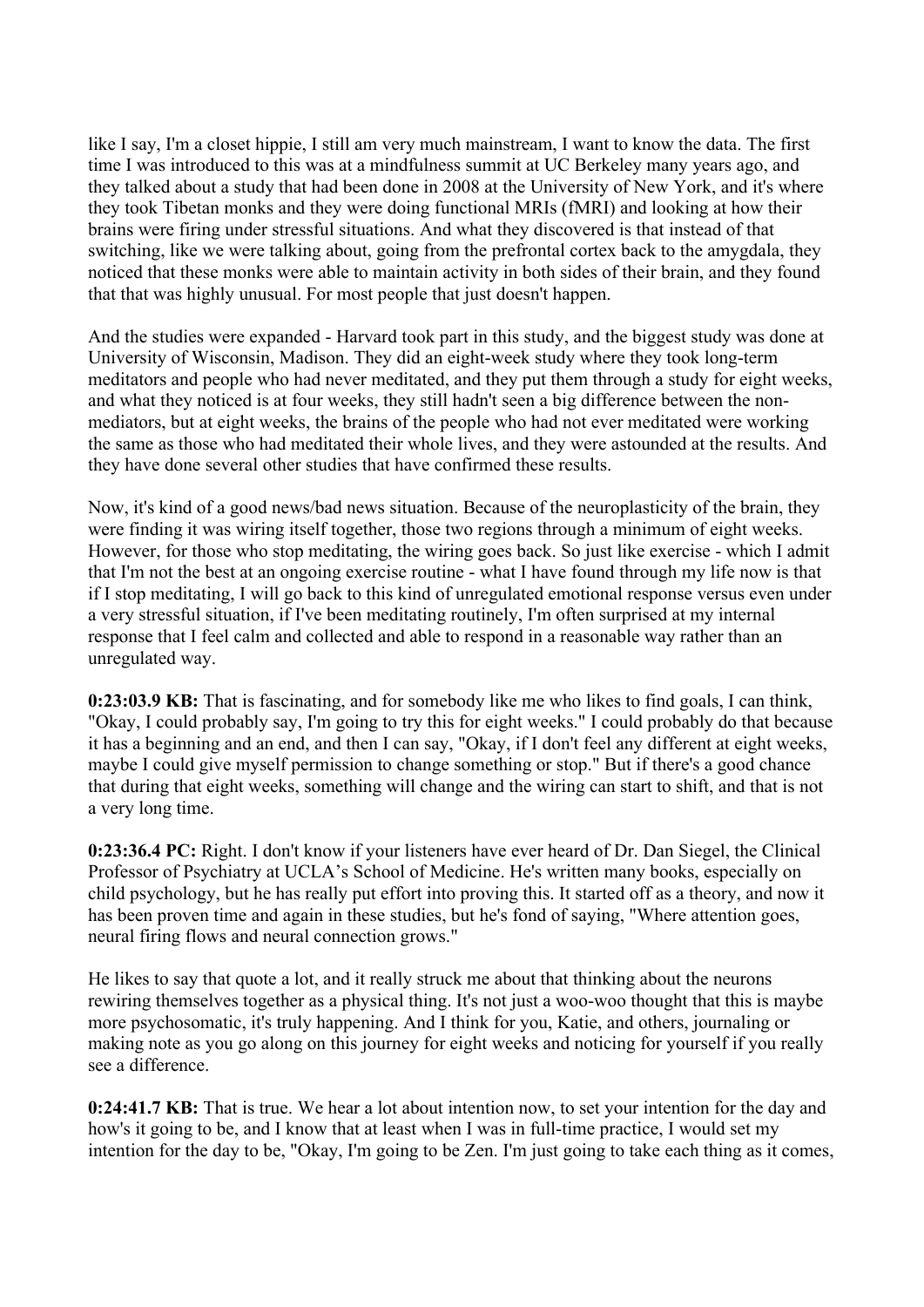and I'm not going to overreact and I'm going to breathe before I talk," and then I would get to work. And it's like before I even put my purse down, somebody was asking me a question and that all just went instantly out the window.

### **0:25:09.9 PC:** Yeah.

**0:25:11.6 KB:** So it sounds like you kind of have to make it muscle memory a little bit, that if you keep up these practices that maybe you can train yourself so that when you initially would want to just react, your brain is able to do that thinking for you and say, "Okay, put the brakes on for just one second."

**0:25:28.8 PC:** And what you're saying now reminds me, Katie, about learning to breathe in a way that is effective. Because most of us - I didn't know this until I was actually in physical therapy after an injury - breathe in the top part of our lungs, shallow quick breaths, especially under stress, but we may not learn how to breathe effectively. And so one thing that people can do is just simply to put one hand on their chest, one hand on their belly, and to take a deep breath and to see if their hand on their belly expands. You can also put your hand on your belly and your hand on your lower back and take a deep breath and see if your hand on your belly expands.

In order to oxygenate ourselves, it really takes that full breath and learning to breathe down into the belly, because if you're like me, my whole life, I've held my belly in.

**0:26:32.7 KB:** We're trained from a very young age, especially women, to do that.

**0:26:36.9 PC:** Right, exactly. And all we've done is train our abdominal muscles to hold ourselves in, and if you've ever looked at a belly dancer, for instance, their bellies kind of pooch out, because they're using their bellies in a different way. Not that if you start breathing into your belly, your belly is going to pooch out. That's not what I'm saying. But you will start learning to breathe in a more effective way and that will calm you very soon, it doesn't take too many breaths to really experience a shift.

**0:27:09.2 KB:** Yeah, that's definitely true. I've noticed I'm a chest breather, not a belly breather most of the time, like I'm sure most of us are, like you said.

So, all right, well, let's get into then - what can we do? Regardless of our role in the hospital or what our day is looking like, or how busy we are, do you have some tips for how anybody can start to incorporate mindfulness into their day?

**0:27:36.0 PC:** I do. I have a prescription for stress reduction or just more effective leading or however you want to frame it. There are ways, these micro-moments that you don't have to sit on a cushion for 30 minutes a day to achieve, kind of what you were saying, Katie, this Zen-like feeling inside.

So, it starts with - you've already mentioned it - setting an intention in the morning, so as soon as you wake up, you're asking yourself, "What is my intention for the day?" And that's very different than a goal. A goal is action, actually moving towards something. Rather, intention is more openended and non-judgmental, so maybe my intention today is to create micro-moments throughout the day, maybe that's all my intention is, that I'm going to take care of myself in that way.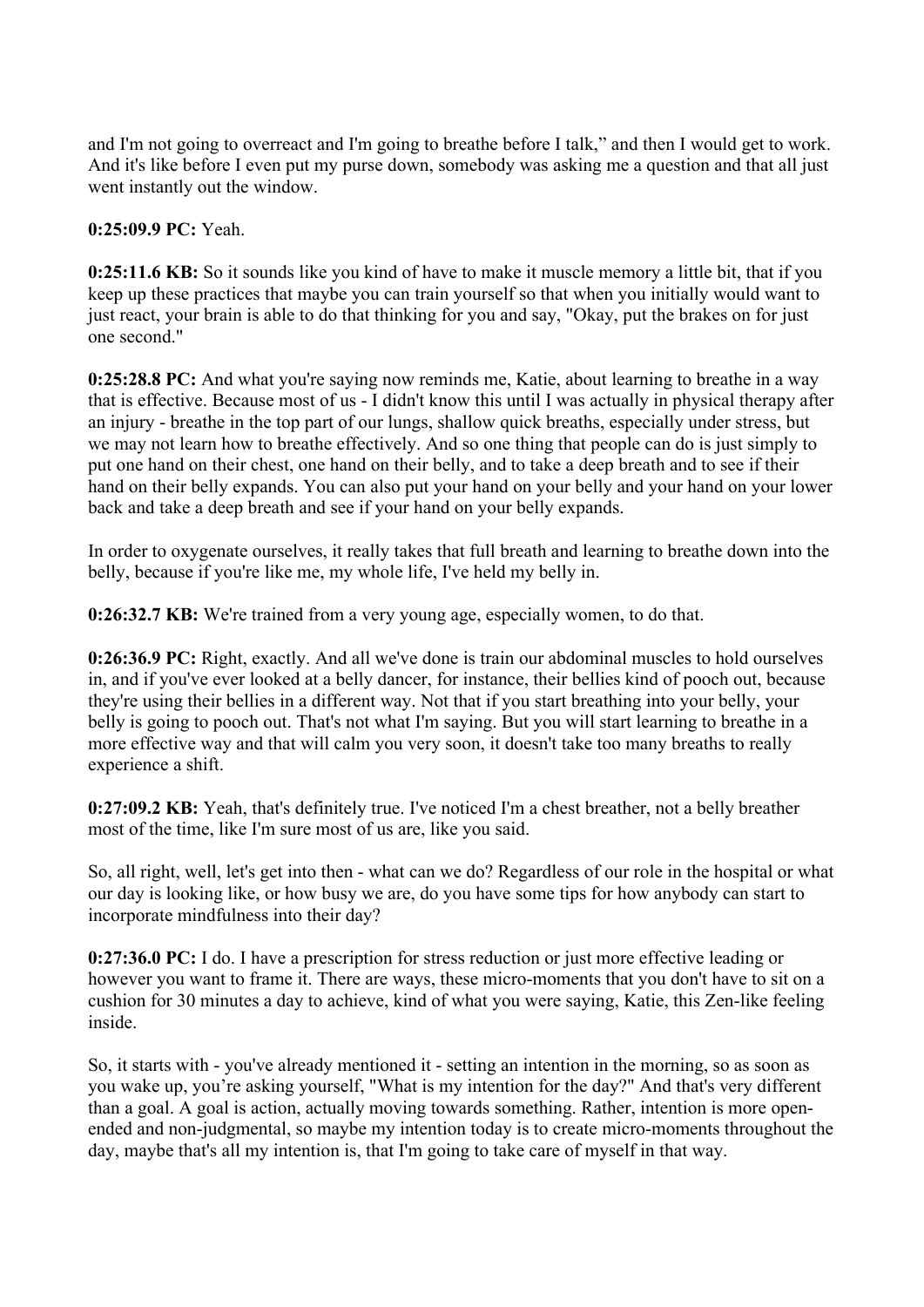And then throughout the day, I just continue to remind myself, "What was my intention when I woke up this morning?" And it can be the same. One thing I've learned about setting intentions is it doesn't necessarily have to be a different intention every morning. You might decide what your intention is going to be this entire week, and sometimes that's even more helpful to get that ingrained and experience that side.

**0:28:53.3 KB:** Also it takes the pressure off of having to say, "What was my intention... " And then suddenly you are stressed out about setting an intention. Which is not the point.

**0:29:01.0 PC:** That's exactly right. That becomes a goal instead of an intention. So, the next thing would be in the morning when you're eating breakfast and maybe drinking your coffee, doing so in a mindful way. It means taking a moment to really pay attention, because remember, mindfulness is about being in this present moment. Putting the phone away, putting the screen time down and really absorbing what it feels like, using all five senses - what does my breakfast smell like? What does it taste like? What's the texture? What does it sound like? Am I crunching or...?

And it might sound silly, but it is a way of becoming present without any complicated tools, that's one thing, and that's kind of easing you into your morning as a micro-moment. The next thing is, on your drive in to work, take a different route. When we go to work every day, I'm sure you're probably like me, where I somehow ended up at work and had no idea how I got there.

**0:30:09.1 KB:** Oh yeah. For sure.

**0:30:09.7 PC:** So if you force yourself to take a different route, your brain is forced to be more present, to pay attention. The other thing, I love this one, is breathing into the belly at the stop lights. So any time you stop for a red light, just breathe into your belly, pay attention to your breath, until a green light happens, and that's a way of becoming present, very easy.

**0:30:35.1 KB:** That's something that as a person who's chronically five minutes later than I wanted to be, I have had to do intentionally many times because I'm sitting there at the red light or behind the train that's taking forever or whatever. And without breathing, I'd be screaming and pounding the steering wheel. So, doing that on purpose, before you get to that level, sounds even better.

**0:30:57.6 PC:** Definitely - control the adrenaline rush, the cortisol spike. The next is walking meditation, and you can do this at your lunch break, but I like to start when I come from the parking lot into the building. Literally paying attention to how my foot is falling on the ground, where my weight is transferring from the ball of my foot to the heel, then looking, and what am I noticing? Sometimes you can say what are five new things that I've noticed just from the parking lot in.

Because again you could get into autopilot, just lock in and be thinking about my first meeting or that report that was due last night that I didn't finish. You're forcing, again, that presence and using all five senses, so what do I smell? What am I hearing? What am I seeing? Maybe even, what does the air taste like? It doesn't seem like you could taste the air, but if you pay attention, there are subtleties, right? And then as you are walking into the building, ask yourself, "What is my purpose for being here?"

We talked about this earlier, Katie. What is your purpose for why you became a veterinarian? To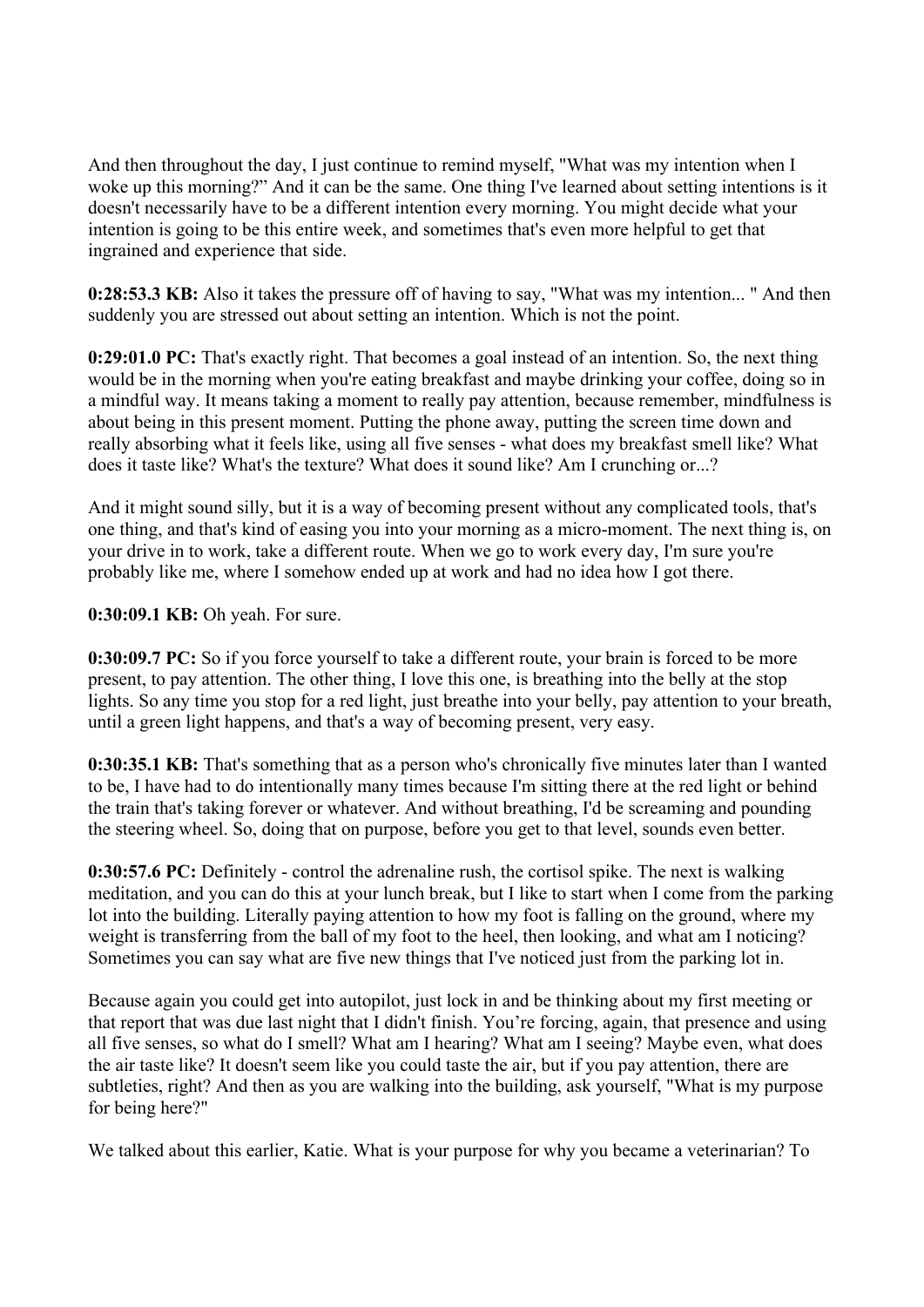remind yourself of that is helpful to get out of the, maybe, resentful space of, "Oh my gosh, I'm just working so many hours and I feel out of control. My staff aren't showing up, or... " All of the negatives that like anybody, I can ruminate over and just get obsessed with. Going back to the original, "Why am I here? What do I want to give back? In what way is helpful?"

The other thing about doors - doors can be a real key, any time you pass through a door. So if you're coming into the office, the door is a moment to pause and remind yourself as you go in that door, three things: What are my thoughts right now, in my head? In my body, what are the sensations that are present right now? And then in my heart, what are emotions that are present right now? And that's another way of bringing yourself a micro-moment, right? Just a quick check in, how am I doing in those three areas? The mind/the head, the body, the heart.

The other thing that you can do throughout the day is start meetings with a mindful minute. In our office, with our management team, any time we start a meeting, we have this little device you can buy on Amazon that records music. And we've recorded a minute of music, and we play that in the background and we all breathe together. And it allows us to become present into this meeting right now, because most of us are running from one thing to the next. And it's just lovely to come together in that way. If you're not with other people, you can do that for yourself.

**0:33:45.3 KB:** Love that idea. And that also would work in remote meetings too.

**0:33:47.1 PC:** Absolutely, yeah.

**0:33:50.6 KB:** Sometimes it's even more important.

**0:33:52 PC:** Yes. Have you ever caught yourself in a remote meeting, looking over and answering email and not really being in the meeting? Never.

**0:34:00.6 KB:** Never. That's never happened. And then that's inevitably when someone asks you a direct question.

**0:34:07.6 PC:** One of our partners asked me, last week, in the partner meeting, "And what does Patty think about that?" I was like, "Oh, no."

**0:34:20.9 KB:** Busted.

**0:34:21.9 PC:** Yeah. So another way of becoming present is to practice mindfully listening to the other person, and it's different than active listening. Active listening is a behavior. We can all practice active listening. We know what that looks like.

But an intention of mindfully listening is looking deeper. I'm hearing your words. What is going on while I'm looking at you? What's going on in your body? What are the non-verbals? Because we communicate 93% of the time non-verbally. There's so much there in your tone, the rise in the pitch, how your body language is with me, and what emotion am I picking up underneath your words. So if I'm listening mindfully, that takes an intention to be really with you, and it's amazing if you've never experienced someone else mindfully listening to you. It's a real gift. And so that's another way to become present throughout the day.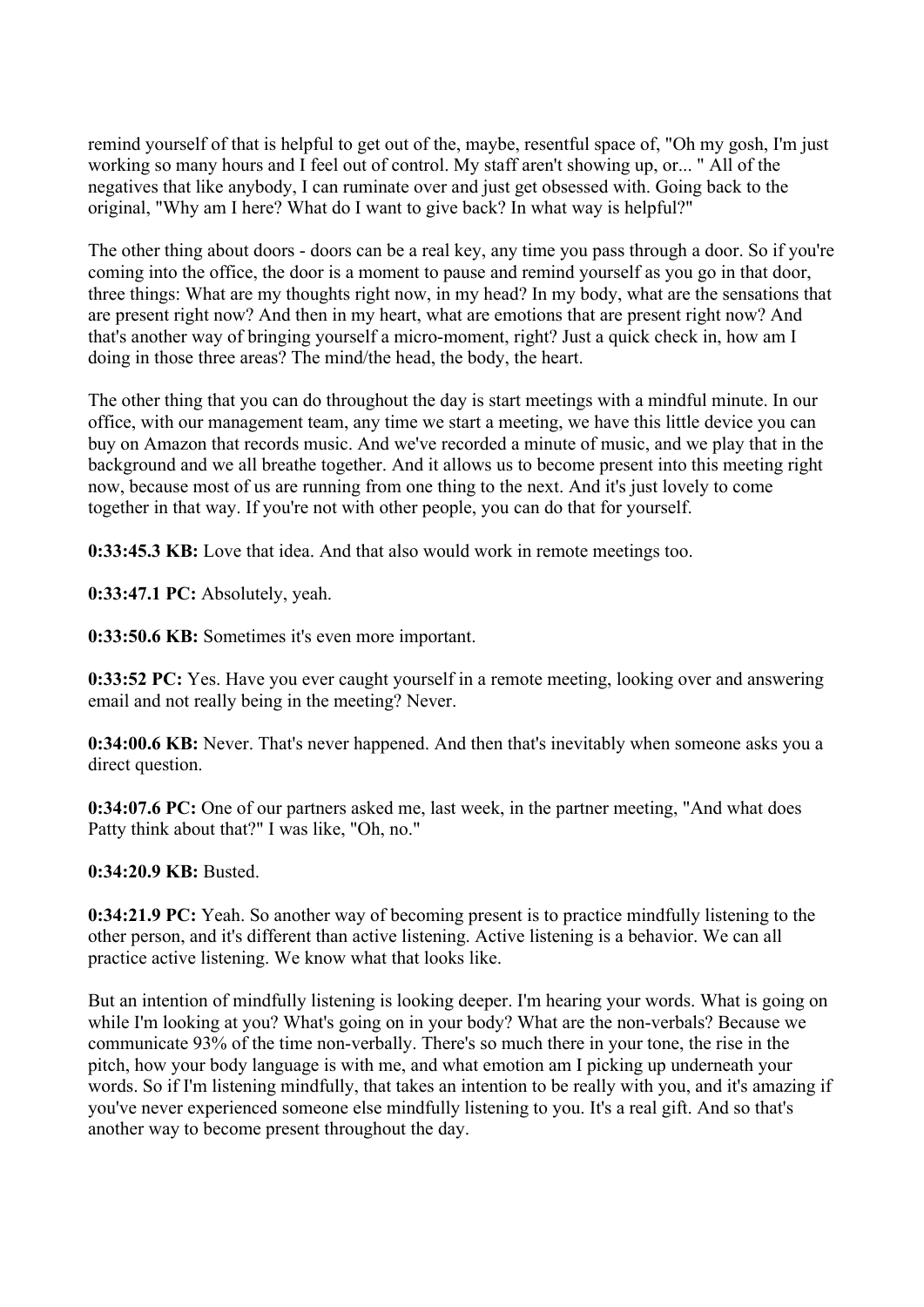**0:35:15.8 KB:** And that seems like it would be a good thing to do, especially, if you're sort of having these conversations with clients by rote. It's like, "Yep, you have to talk to another client about their dog's weight," or "Yep, you have to talk to another client about why what they believe about nutrition may not actually be the best for their dog." And that can get so mechanical. They need us to listen and that can be very difficult, but I think that is a really good intention to set for those conversations.

**0:35:44.4 PC:** Yeah, I learned through another training that I've done that behind every behavior is a positive intention for that person, so to understand, even though it might not seem positive, what their motivation is, like you were saying, if someone's not feeding their animal the best nutrition, what is going on for that person? Because there's a reason behind that. Maybe it's financial, maybe they don't understand and think that feeding scraps off the table is loving, all kinds of reasons. But discovering what the reason is for that person requires mindfully listening.

Another, I think, really important thing that I forget to do for myself often, Katie, is the micromoments of break. I can go hours and my mind and my body are disconnected. I don't even go, "Oh, my gosh. A bathroom break would be great right now." It's forgetting to eat, flying through the day and eating my lunch at 3:30, that type of thing. So if you find that it's difficult to find a space in the office where you're not going to get interrupted, even go into a bathroom, nobody interrupts you usually in the bathroom. Go into the bathroom and lock the door and set your timer on your phone for a minute. Literally breathing for even a minute can reset so much and just give you that presence of mind of like, "I'm doing this for me, and nobody can get to me right now. This one minute is all for me."

**0:37:24.4 KB:** I love that. And we are so conditioned in health care and veterinary care to not take that time for ourselves during the day. It's like we think we're not as worthy or not working as hard if we take a minute for ourselves and that's just not true.

**0:37:39.8 PC:** For me, it has felt like a badge of honor. Even before COVID, I just think about how often most of us came to work sick and worked through it. And all these things of like, "I don't need a break. I can power through." Like you're saying, more worthy or more important of significance or competency. It's like, "Wow, look at me."

And honestly, what I have found in our office is the more we take care of ourselves, the more others are looking at that and giving themselves permission. It's supportive, and we haven't realized. We've talked about it a lot as a group, as a management team, how we have feared that unhealthy behavior with each other and supported this unhealthy culture, versus really changing that and talking about it and talking about our fears. Like, "Well, what if I worked until 8:30 last night and come in at 9:00, are you judging me because...?" Or do I flood your email box with excuses of, "I'm going to come in late because I worked till 9:30 last night"? The healthier, I think, approach is to be open, transparent with our fears and what works for us, what would work for me, what would work for you to support yourself in a healthy way of not working yourself into the ground.

# **0:39:03.4 KB:** Yeah.

I think I'd like to close here with a mindful minute for our listeners.

So if you're listening to this in a place where you can't take a minute now, come back to the end of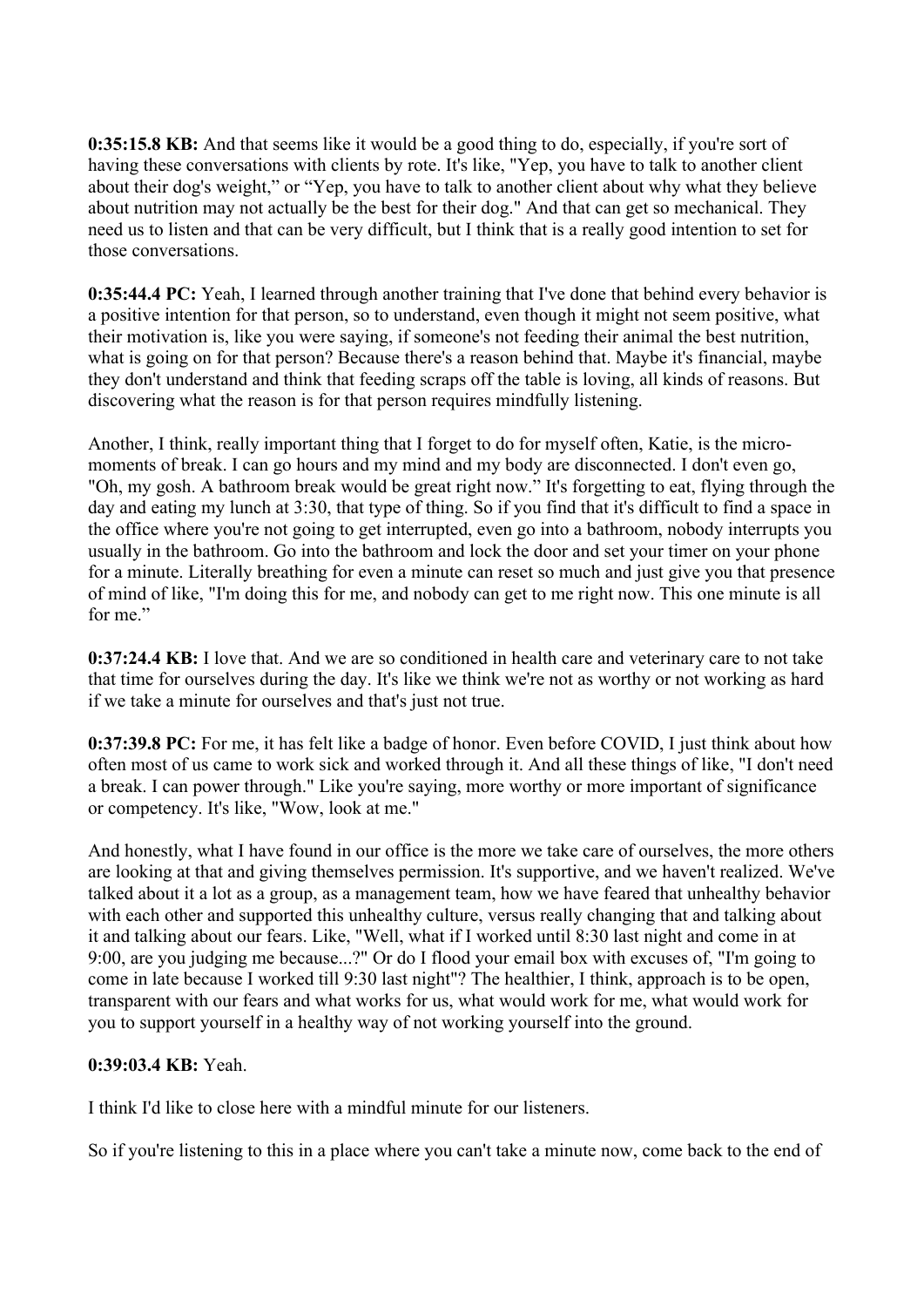this episode and take this mindful minute with Patty. You can take it for yourself, and it's a form of leading from within the team. If you're not a manager and not a practice owner, but you feel strongly that this is something that would help you and would help everyone on your team, you can lead by example by doing this for yourself. I would encourage everybody today to just set the intention now to take a mindful minute for yourself sometime throughout the day.

So Patty, when you're ready.

**0:39:45.5 PC:** Excellent. So, Katie, I'd like to invite you and your listeners to sit back and get yourself comfortable with your feet on the ground and firmly seated in your seat with your back against your supportive cushion or wherever you are.

And next, I'd like to invite you to close your eyes and if you're not comfortable with that, just softly gazing down towards the floor is fine as well, and just notice your breath.

Bringing your attention to your breath. See if you can increase your breath all the way down to your belly, maybe even putting your hand on your belly and see if you can feel your breath.

Rise, blow out. And now bringing your attention to the pause at the top of your breath and at the exhale.

And now I invite you to think about your happy place. Maybe that's somewhere that you liked a vacation. Maybe it's in your home. Maybe it's with family or friend. Just bring that to mind right now. And as you have that in your mind, I want you to pay attention to what you notice. What are the sounds that you hear there? How does your body feel as you think about this place?

Now, bringing your attention back to your breath, again, breathing naturally all the way down to your belly. And now bringing your attention back to your body, noticing your feet on the floor, the weight on the chair, bringing your attention back to this space.

You can open your eyes when you're ready.

**0:41:51.2 KB:** Patty, thank you. I feel much more grounded - and it helps to have a sleeping pet on your lap when you do this. Obviously that's not a requirement, but I'm starting to believe that's maybe why we find that so relaxing, because they're already doing that. And just feeling that presence on your body is a way to make you more aware.

**0:42:14.1 PC:** Absolutely. Yeah, that's a great example of being present with your loved one there on your lap and petting them and feeling their fur. Definitely a great way to become present.

**0:42:26.0 KB:** Well, Patty Casebolt. Thank you so much for joining us. I hope everyone has gained something from this episode, because I definitely have. I really appreciate your time today.

**0:42:35.2 PC:** Thank you, Katie. It's been fun.

**0:42:36.4 KB:** And thanks everyone for listening. We'll catch you next time.

I hope you got as much as I did out of this conversation. After we stopped recording, I actually told